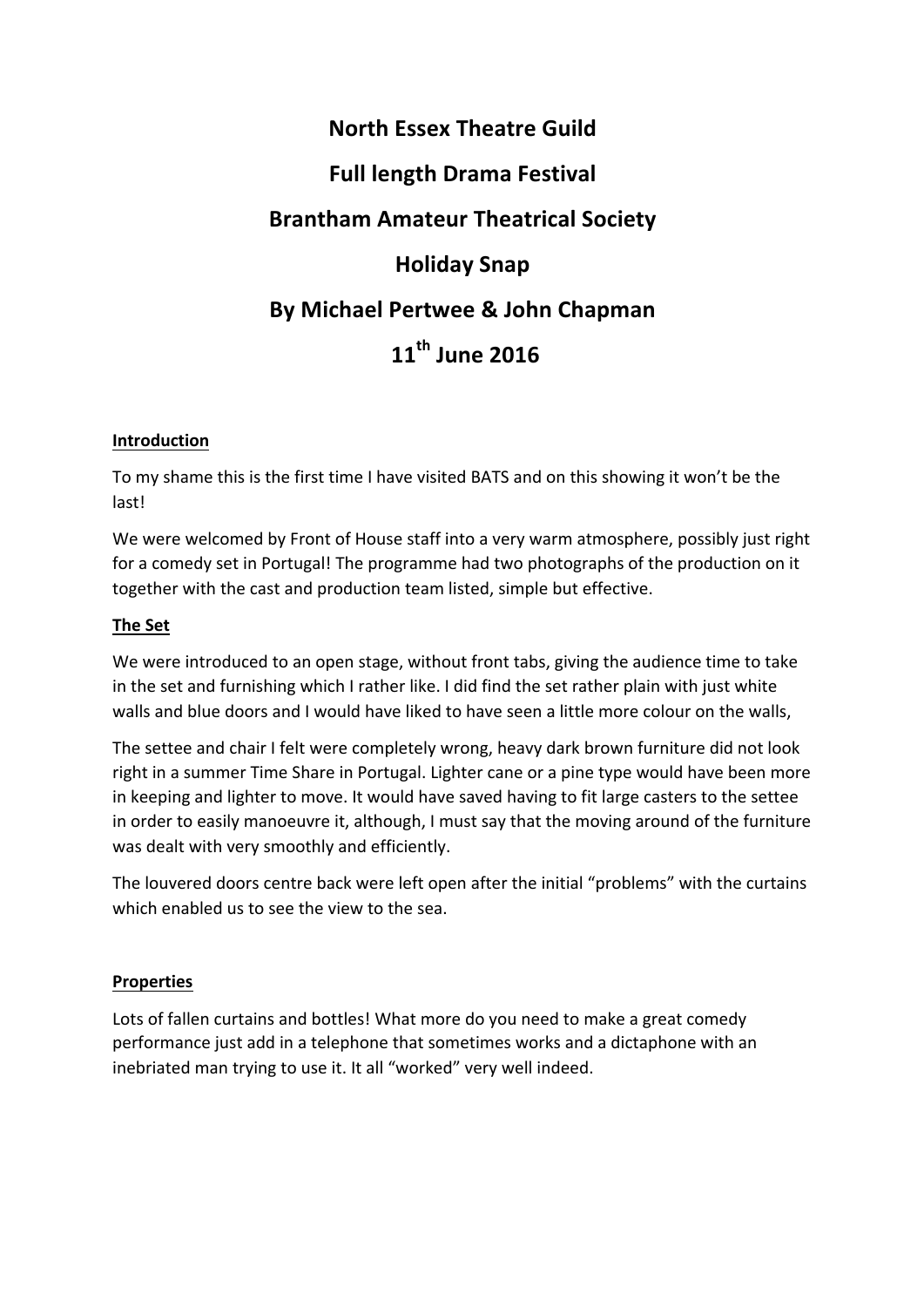# **Lighting**

Lovely bright lighting just right for a bright summer's day but the one table light didn't seem to work when Chittenden tried out the electrics at the beginning of the play.

## **Costumes**

The costume plot was excellent just right for the holiday mood. The only one I would query was Chittenden who looked a mess right from the start with trousers too long for him and his look rather dishevelled. He had been a Naval officer and I felt would have started out smart even if he deteriorated as the play progressed.

## **Acting**

#### **Commander Chittenden**

Dishevelled, inebriated, forgetful and with poor eyesight, poor old Chitto has it all, Keith gave a great portrayal of the Naval Office gone to seed. I would have liked his character to have grown as the play progressed rather than from his first entrance this would have given the character more depth. However, we grew to love Chitto and his obscure ways. He managed to hold the pause just long enough, so that we could see the wheels turning in his mind whilst he thought of his way through the various situations that he found himself in.

#### **Eve**

Eve bounced in full of excitement for her one week in the Share a Lux apartment. Lesley gave us the most of this character full of pace and excitement exactly what this comedy/ bordering on farce required.

#### **Leslie**

Eve's other half after a bit of extra martial "hanky panky". Len and Lesley worked very well together to create a believable comedy partnership. I loved these characters they were so slick and kept up the comedy pace that was required.

#### **Henry**

Mark gave us a slightly reserved more apprehensive character than Leslie's and this added to the fun of the production. He was hell bent on changing the furniture round and, like all the actors, kept up the pace so necessary to make a success of the production.

#### **Mary**

Henry's other half and as with Eve Mary kept the pace of production alive. I particularly liked the confusion with Pedro and Maria each couple thinking that the other couple were the servants. The changing round of the furniture added to the fun of production.